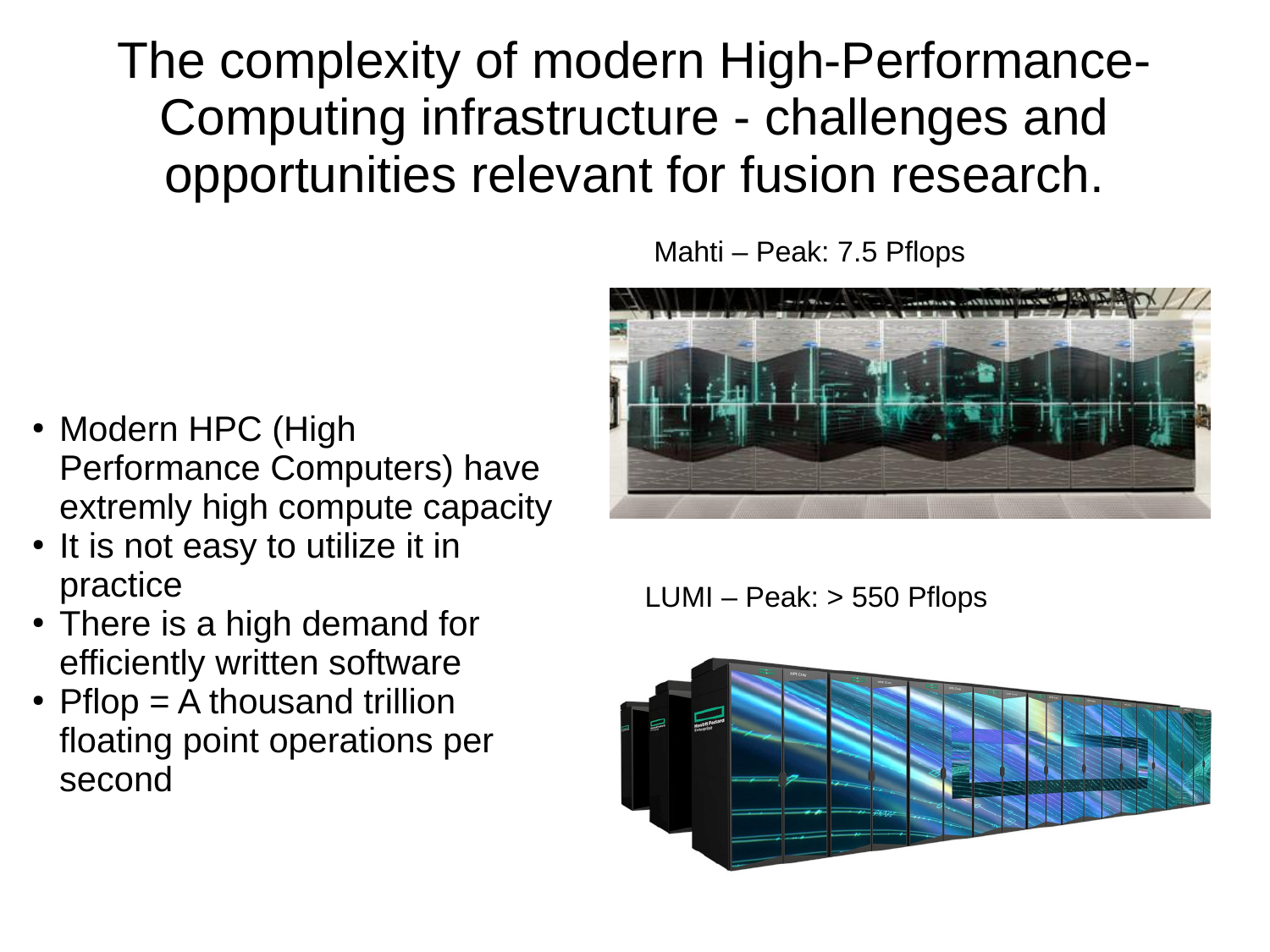## What I do

- $\cdot$  CSC IT center for science: this is my permanent work place, and it is the Finnish unversity/State supecomputer center. My job is to support computational physics
- ACH advanced compute hub at Helsinki University: 50-70% of my time to support development of fusion codes.
- I am a physicist, but have not worked with fusion, but have all my career worked with developing scientific code and helping scientists use HPCs.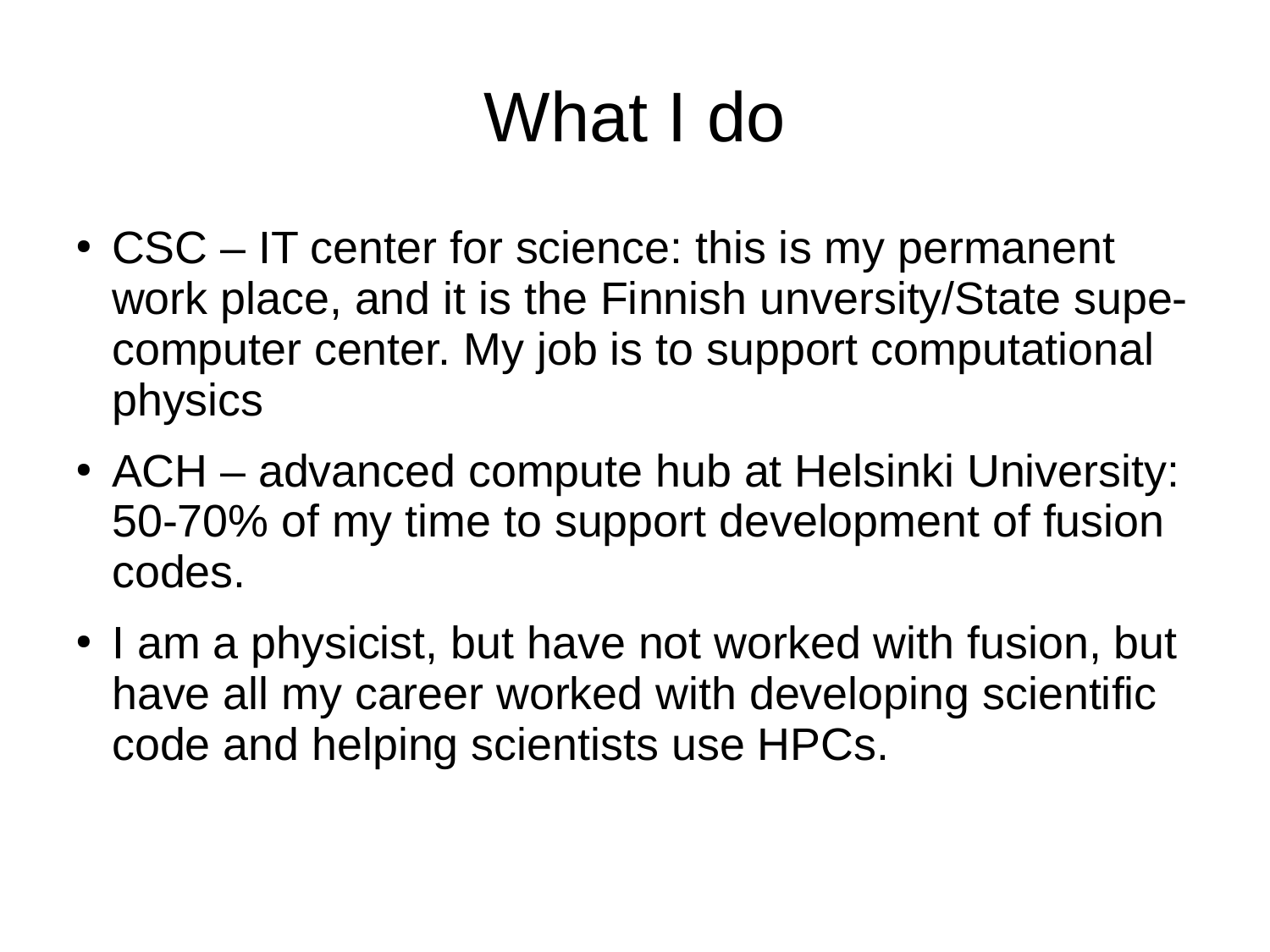# Modern HPC infrastructure (CPUs)

- Main idea: large numbers of compute cores, with fast data transfer between them.
- Hierarchical structure of the compute cores, with some  $(-4)$ sharing e.g. level 3 (L3) cache, while most have no common memory. This is rather typical for modern CPUs.
- This hardware structure makes creating efficient software challenging.
- Hybrid codes: MPI combined with OpenMP
- $\bullet$  Data structures and memory traffic is extremly important  $$ naively structured code can easily render a code 100 times slower than an optimal code.
- Programming languages for HPC: C, C++, Fortran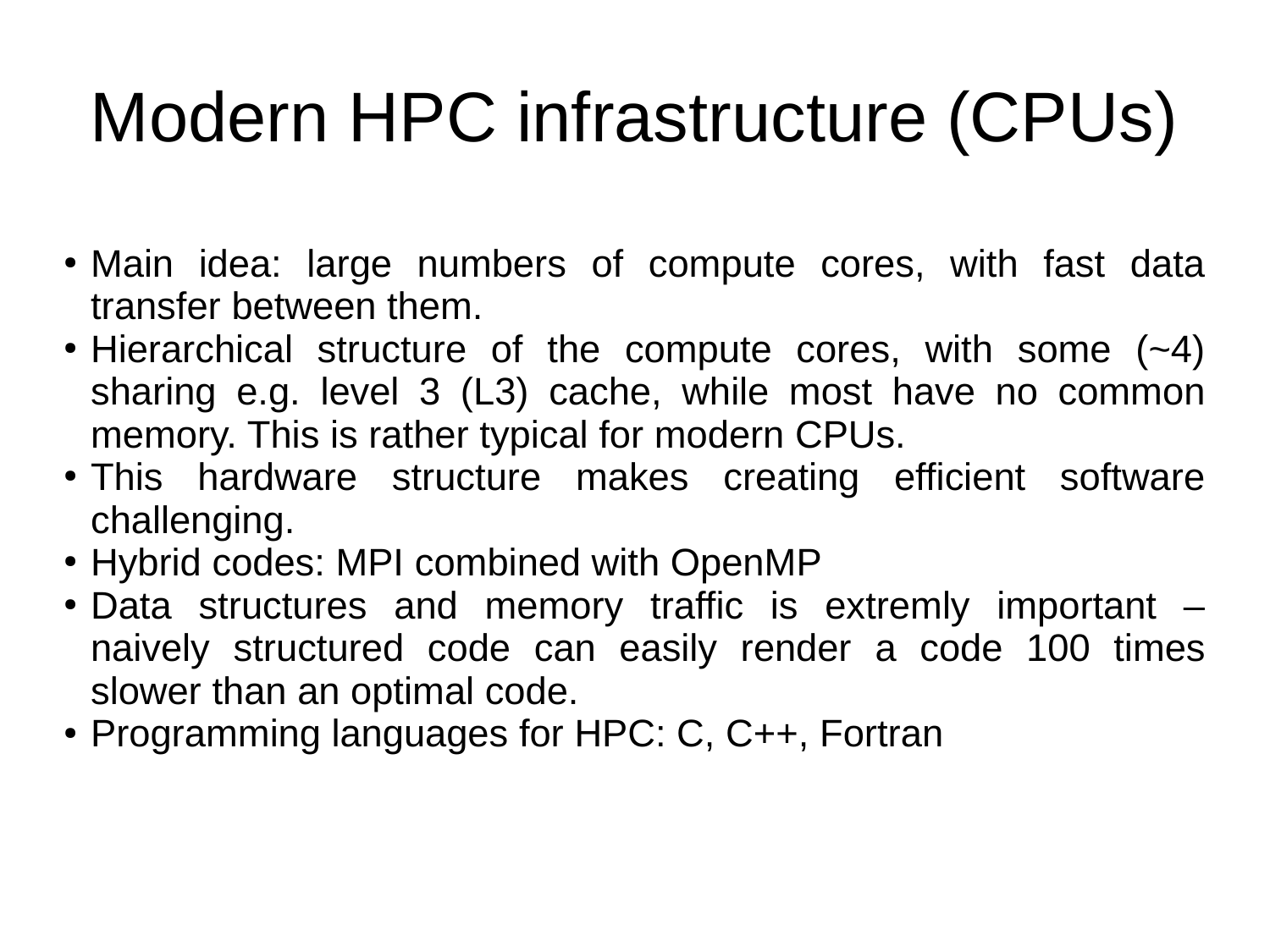## Typical code problems

- 1) The code does not run in parallel all computations on one core. Fix: parallelize.
- 2) Codes creates, reads and writes to/from disc constantly throughout the computation cerating lots of files: fix: reduce!, parallel-IO
- 3) Code reads large chunks of data from main memory and only uses a small portion and then flushes out the data and reads a new large chunk: fix: read only what is needed in an ordered fashion, do **all** computations with that data before flushing
- 4) Unbalanced computations: some cores have very little, while a few have very much computations, and the code has barriers where all wait for the slow ones.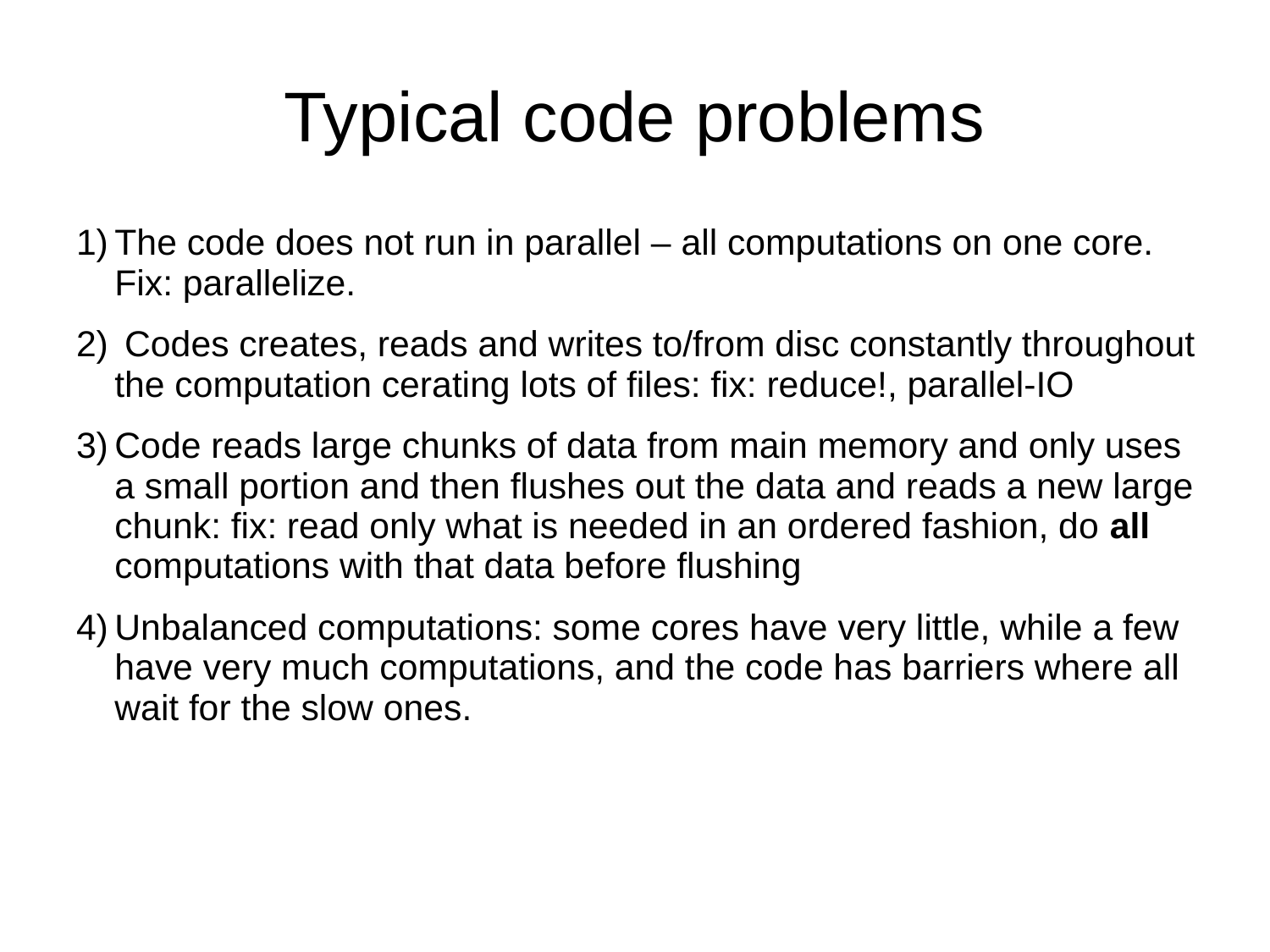### GPUs

- Graphics Processing Unit even higher level of parallelism: puts even more demand on software development.
- Programming languages: Cuda, HIP, OpenMP, (OpenACC, OpenCL)
- Works for practically any algorithm, but efficient enough to be useful only for a rather small subset of algorithms. Completely hopeless compute platform for many algorithms.
- Key: lots and lots of independent computations using input data in an ordered fashion. Think: compute  $y=f(x)$ , for a very large catalogue of x:s. E.g. trajectories of many non-interacting charged particles in a constant magnetic field, or compare a given gene sequence to a large gene bank, or the time dynamics on a grid, where dynamics in each cell depend only on a small number of fixed neighbor-cells (or need to update neighbors very rarely). Compare to graphics: increase light on screen -> all pixels on the screen times 2.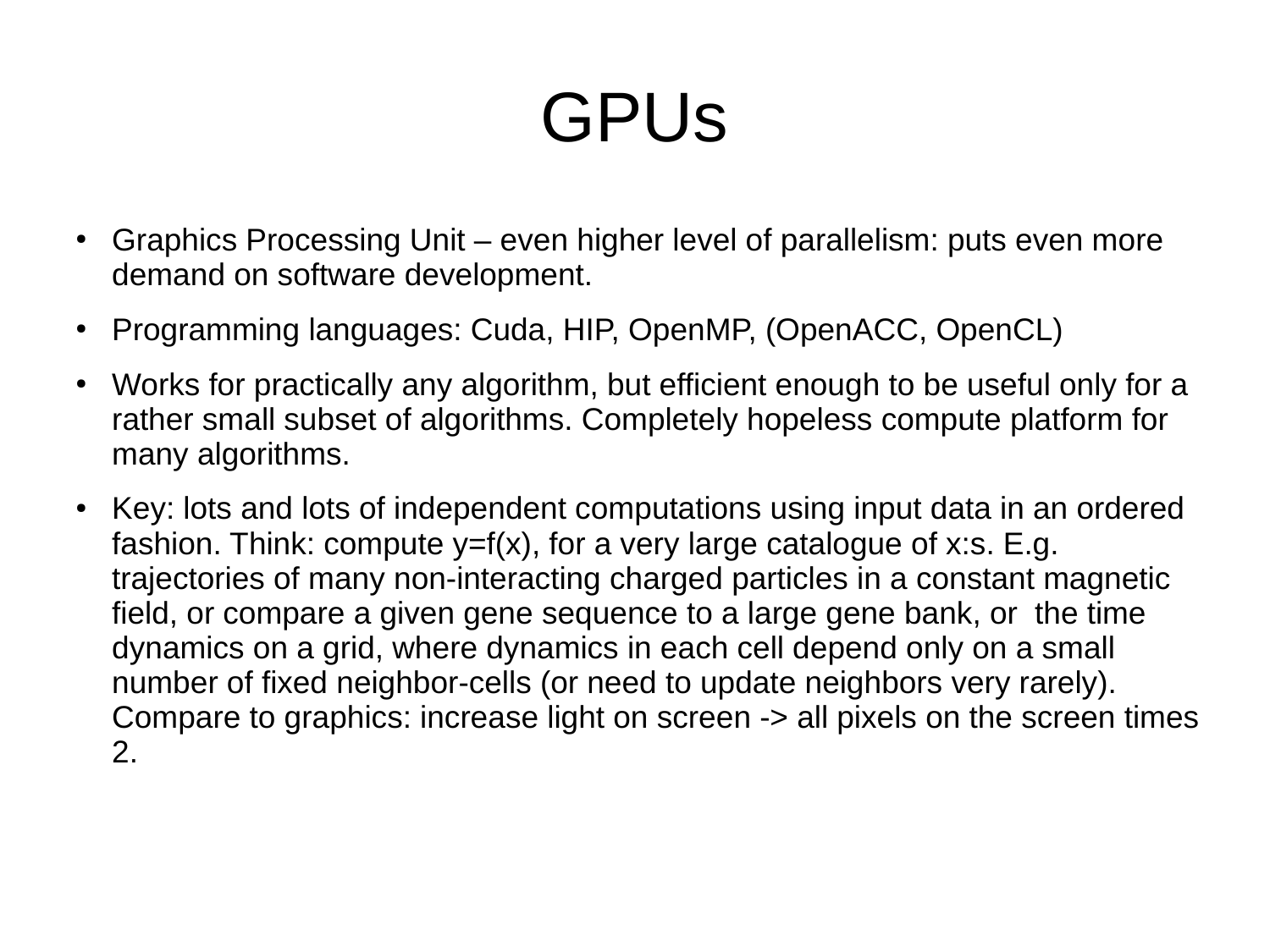### ACH work - EIRENE

- The EIRENE code
	- Neutral gas transport Monte Carlo code
- Parallelization
	- Code has OpenMP with a race condition problem atomics
- Data management
	- Delegated to the CSC EUDAT management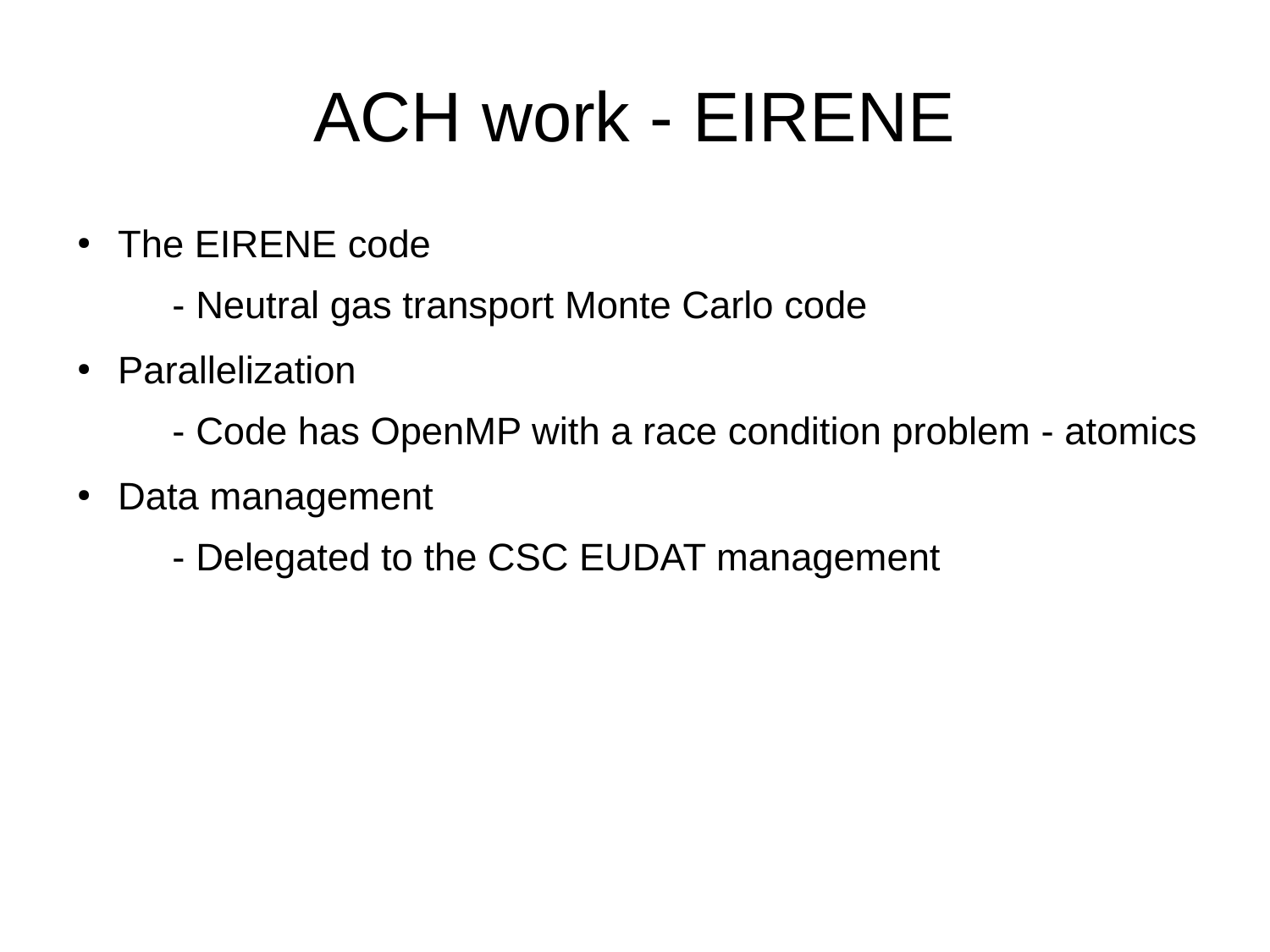### ACH work – MIGRANe

- Dust-wall and dust-plasma interaction
- Parallelized with MPI
- Optimized computations and cache usage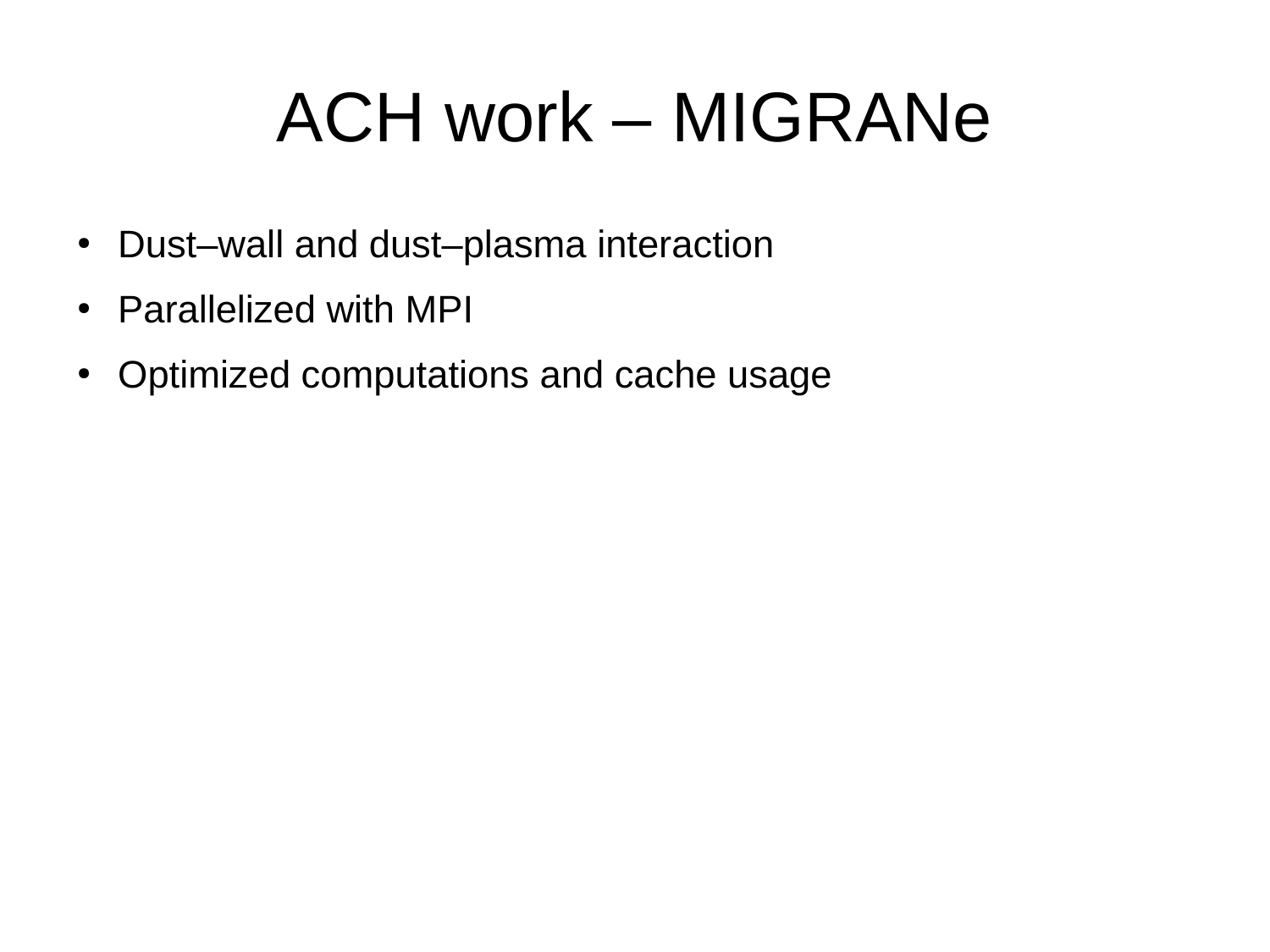### ACH work – DREAM

- Runaway electrons
- Can be run in linear and non-linear mode
- Non-linear is a Newton-Raphson type algorithm do not converge
- New solver developed
- Implementtion of an AI-algorithm